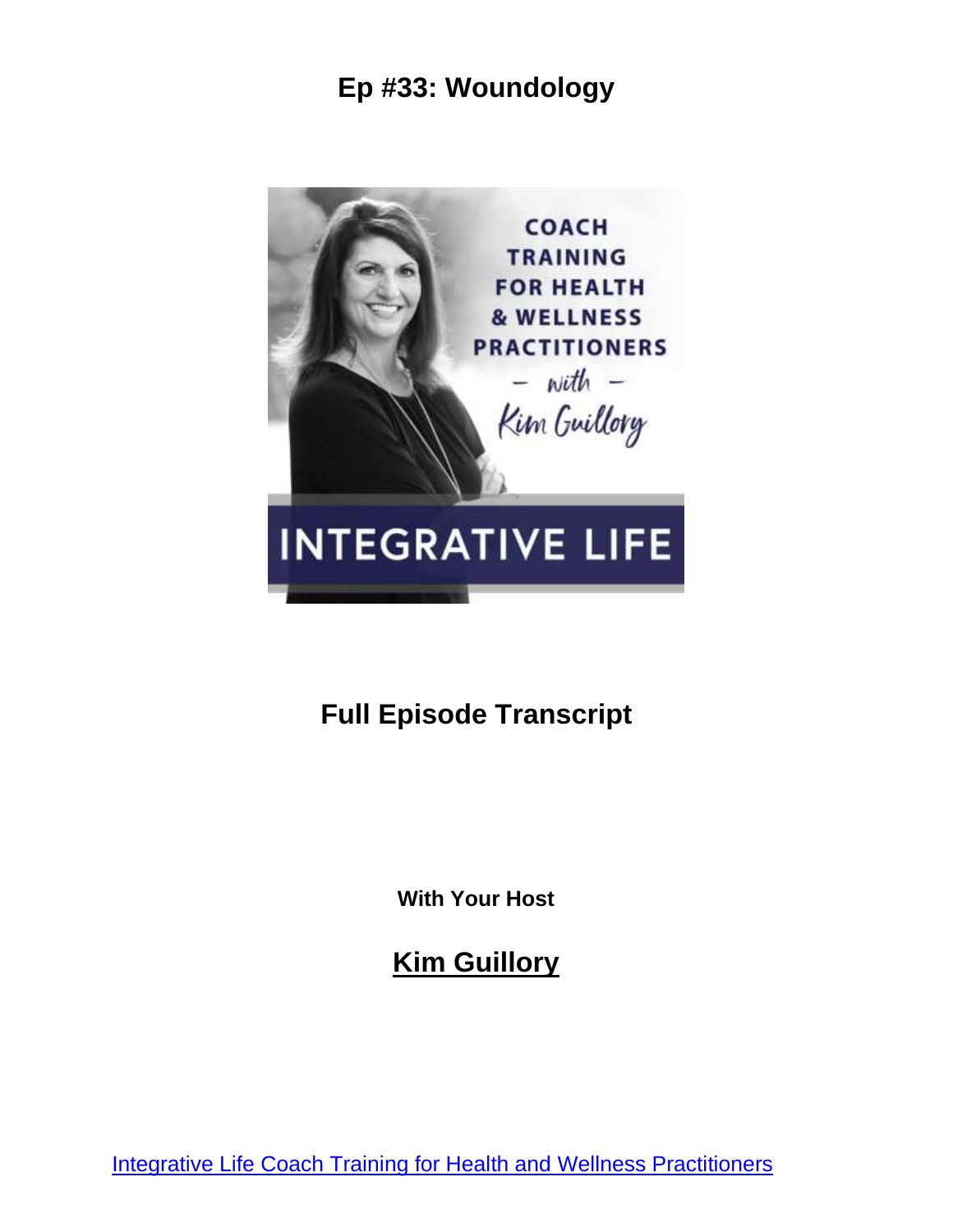Welcome to Integrative Life Coach Training for Health and Wellness Practitioners, the only podcast that can help YOU help more people, create a greater impact, and make more money in the health and wellness industry. Join Master Clarity and Confidence Coach, Kim Guillory, as she teaches you how to integrate your passion to serve with your skills and experience to create a business you love. Let's get started…

Hey my amazing friends and welcome back to the show. I got a doozy for you again today. These last few weeks have been really deep dive into the deep stuff that sometimes keeps us stuck for a lifetime and I wish you not to be stuck for a lifetime. I wish to really make an impact and create a flow of change through our systems, through the universe, through humanity, where we start to recognize some of this tough stuff that's truly holding us back from being all that we have been created to be.

This is the kind of stuff that I will be doing this week for myself. I do not talk about things that I don't actually do. I am always in process, I am always in breakthrough, I'm always looking for how can I grow, how can I evolve, how can I figure this out, or oh my gosh, I used to think it was all about – this is the way things were and now I realize my mind has expanded to understanding that it was just perception. I was so limited to my understanding according to what I had always been told.

So kind of like the topic of today. So we are going to talk about woundology. I talked about this last week and this is something that I've really done a lot of research on for myself because I was stuck for such a long time so intensely and I just – I mean, I read so many books and had many teachers, and I hung on – like I just had these little threads where I could just barely hold on and see if I can make it. Thread into something else, into something else, and then finally it can become tangible, usable.

I feel like I finally figured it out. Surely I did not figure it all out, I have no doubt, because I continue to learn on a regular basis. As I continue to decondition myself and recognize some stories that are still lodged in my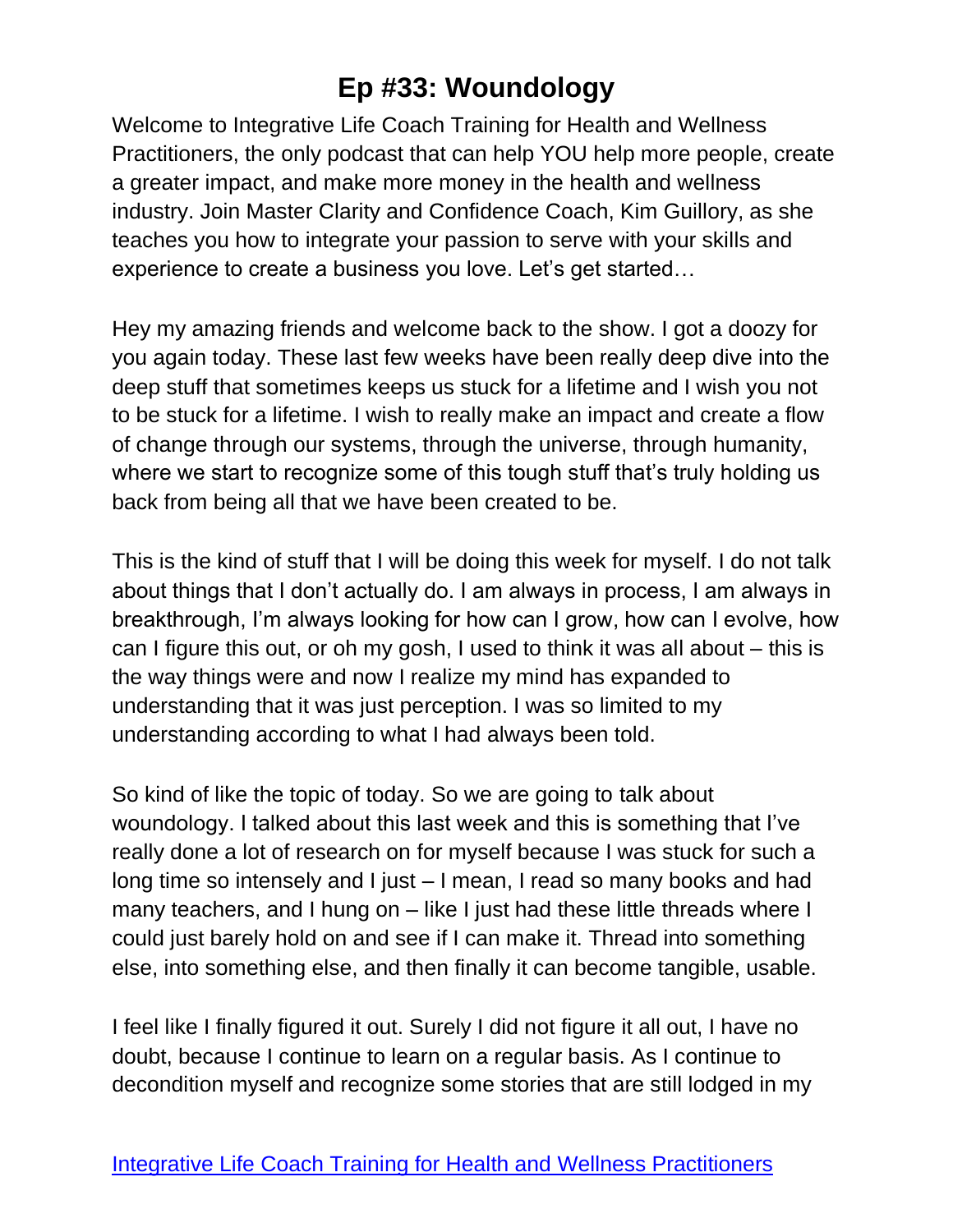psyche, in my understanding. And as I help clients go deeper and myself go deeper, this stuff becomes clearer and clearer. And I realize more how we're just truly not living our legacy. We're not truly embodying all of life and experiencing freedom and joy and growth and expression.

Oh my god, expression is so fun. Alright, so with that said, I will spend my weekend just refreshing myself. Filling me up and so I'm excited to see what comes forward for me, and heck, who knows, the next show I might be a totally different person.

So woundology, your wounds. Psychology, we're talking about woundology. According to Caroline Myss, who has been one of my teachers for many, many, many years, I've studied most of her work, read most of her books, seen her live in person at events and I just – I understand her languaging, her message.

And it's basically – what Caroline says is it's a very expensive habit to keep the wound alive. The energy comes out of your system. Your cell system. And according to the Alexandria foundation, woundology is also a form of scapegoatology, which means outside events and others are blamed for what a wounded person experiences.

We have the power to heal our wounds. However, to do so means we must give up being right for being happy. That is a huge statement. It is so tough, just like giving up codependency and labels or identities of what we have seen our self as, like labeled our self as our problem, and the stories that we have made up to keep us in this position, it's actually ridiculous when you think about it.

But at the same time, you don't feel like you have an option because you don't know how to dismantle it. And that's probably one of the questions I get most from my clients is but how? Yes Kim, it makes sense, I understand what you're saying, like I get it, but how? I don't understand how to do it. I tried. I sit in my feelings, I try to – I journal, I burn sage, I get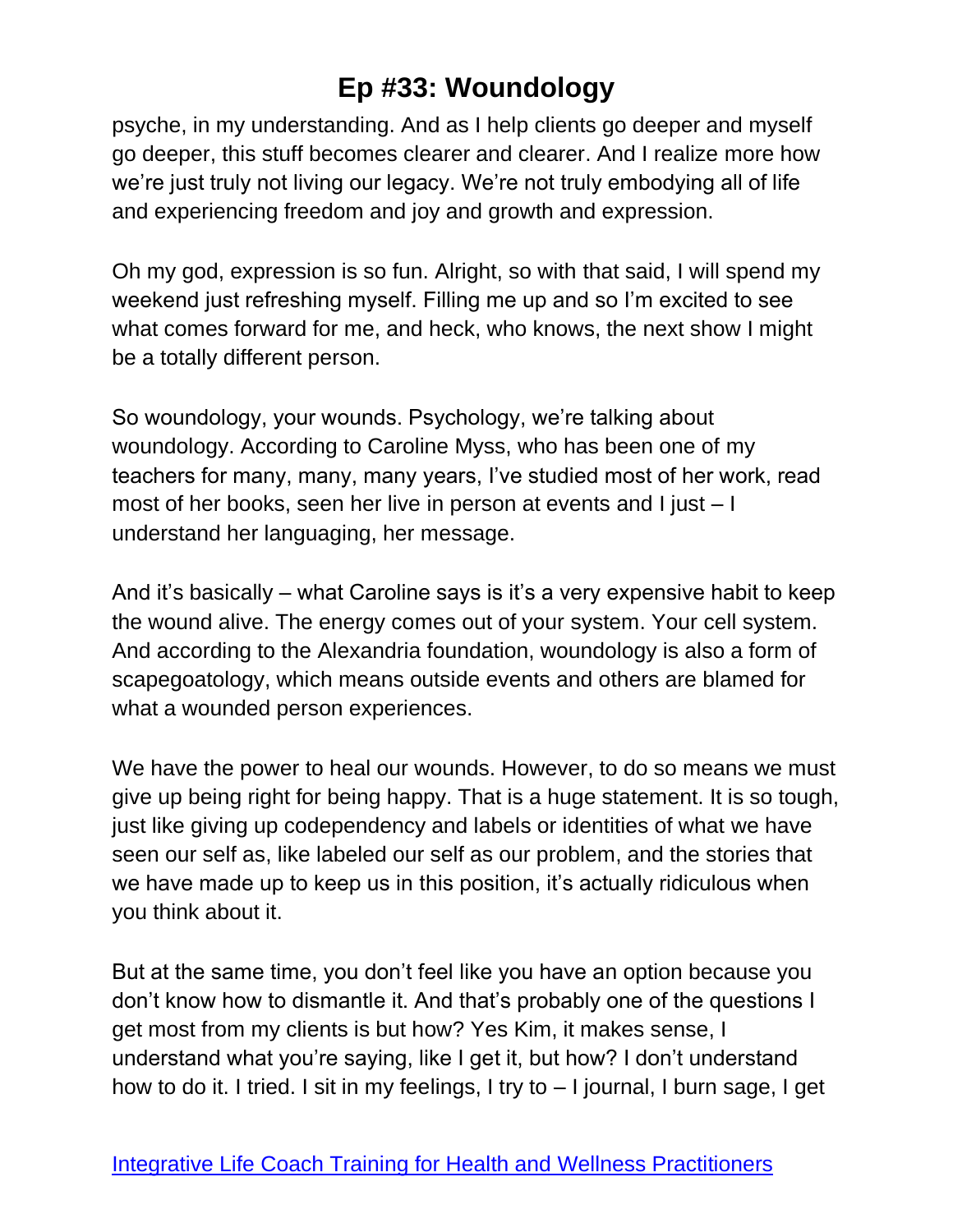energy sessions, I do massage therapy. I've tried all of the things you talk about but I still have this thing – it's like it's just stuck.

And woundology is like when you use your wounds to cling to your wounds. This is what I know, this is what I identify with, and giving it up would mean I don't know who I am. It's a way to control and manipulate people around you. It seems like that would be like, though it's terrible, who would want to do that? But like, the victim does not know that that's what it's doing. The unconscious is running the show so the logical mind does not understand this.

The logical mind cannot get it because it doesn't see its own shadow. And its very life is depending on it. It's not like it's so easy just to let go of. Everything behind the shadow is this shame and this fear and this unworthiness. And in order to give it up means that they have to feel those emotions that they have run for possibly their entire life.

And so it's this way of getting attention for them to be rescued. For me personally, it was more neglect than it was abuse. We could all label however we want to call whatever the trauma that has happened in our life. But for me, it was this complete disconnection and not ever remembering. I don't even recall this I love you or a hug or knowing where my place was or having someone home or having meals together.

It was just this always isolation. Now, I can look at it as my parents, I can look at it as my upbringing, my family, my environment, but it's not necessarily so. The wound can go way back further than that and it also could be a scar from something that you heard and misinterpreted. So there are people who – they're like, I don't understand because I've never had any kind of trauma. Nothing. No one's ever beat me, no one's ever taken advantage of me, I've never been left. I have no idea what it could be.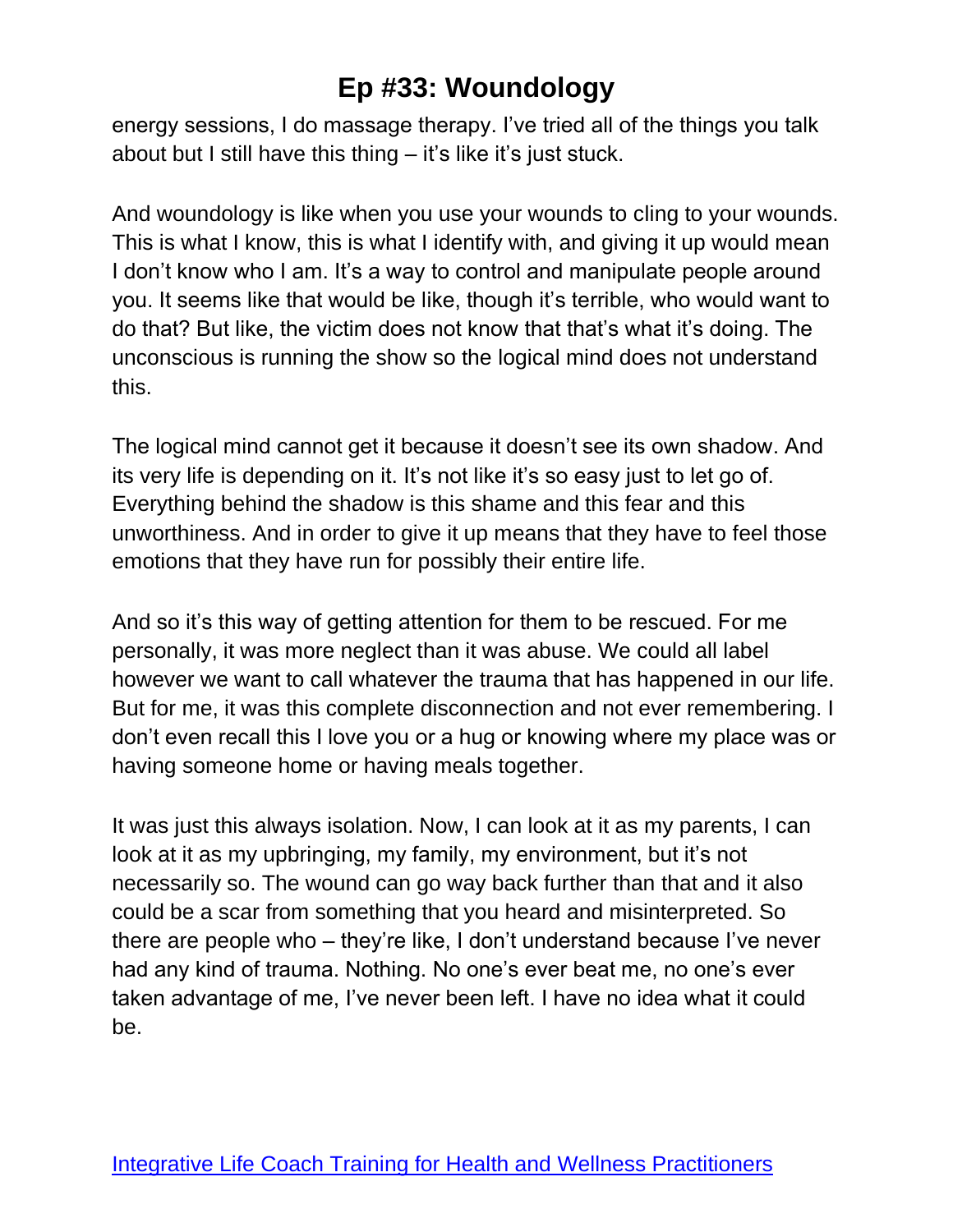And that's what I've brought up in the last couple episodes is it could be something that's in your cellular system that didn't necessarily happen in this logical state, like in the here and now. And that's where hypnotherapy and energy work, regression work, really diving in, the inner work, and getting you in touch with your inner voice. Like, with your god source.

And so this is – it's not a religion, guys, and it's not anything to be afraid of, but it's your actual connection to divine, to god, like your personal relationship. It's not about religion, it's not about ceremony or things, this particular kind of structure or the way so many people view god and relationship is through this way of doing it, instead of this being of it.

Does that make sense? Instead of having an intimate relationship with Christ, with god, whoever you pray to, I don't put labels on that, you call it whatever you want. Where do you relate? Getting in touch with that part of yourself that is that. You are a divine creation of god. You are an extension, an expression of god's source.

All of us are. Not just you, not just me. But every single human, breathing human, every single one is a soul inside of a bodysuit. The bodysuit, the personality, the identity. We have several parts of our self but if you have had some sort of trauma or have come in with some sort of trauma, then the story that this woundology is beyond the depths of the logical mind.

And here's the thing; no one can save you. So no matter how many times you tell your story, no matter who you tell your story to, it could be the greatest healer on earth. If you're not willing to really give it up, think about it, your whole entire life will pass with you holding on to the story. And here's the truth; only you can save and rescue you. That's really what you're looking for.

It's not going to be the person who hears your story. That's just the Band-Aid. So that's like, medication. If I can tell my story one more time, someone will get it, someone will relate to me, then I will feel connected.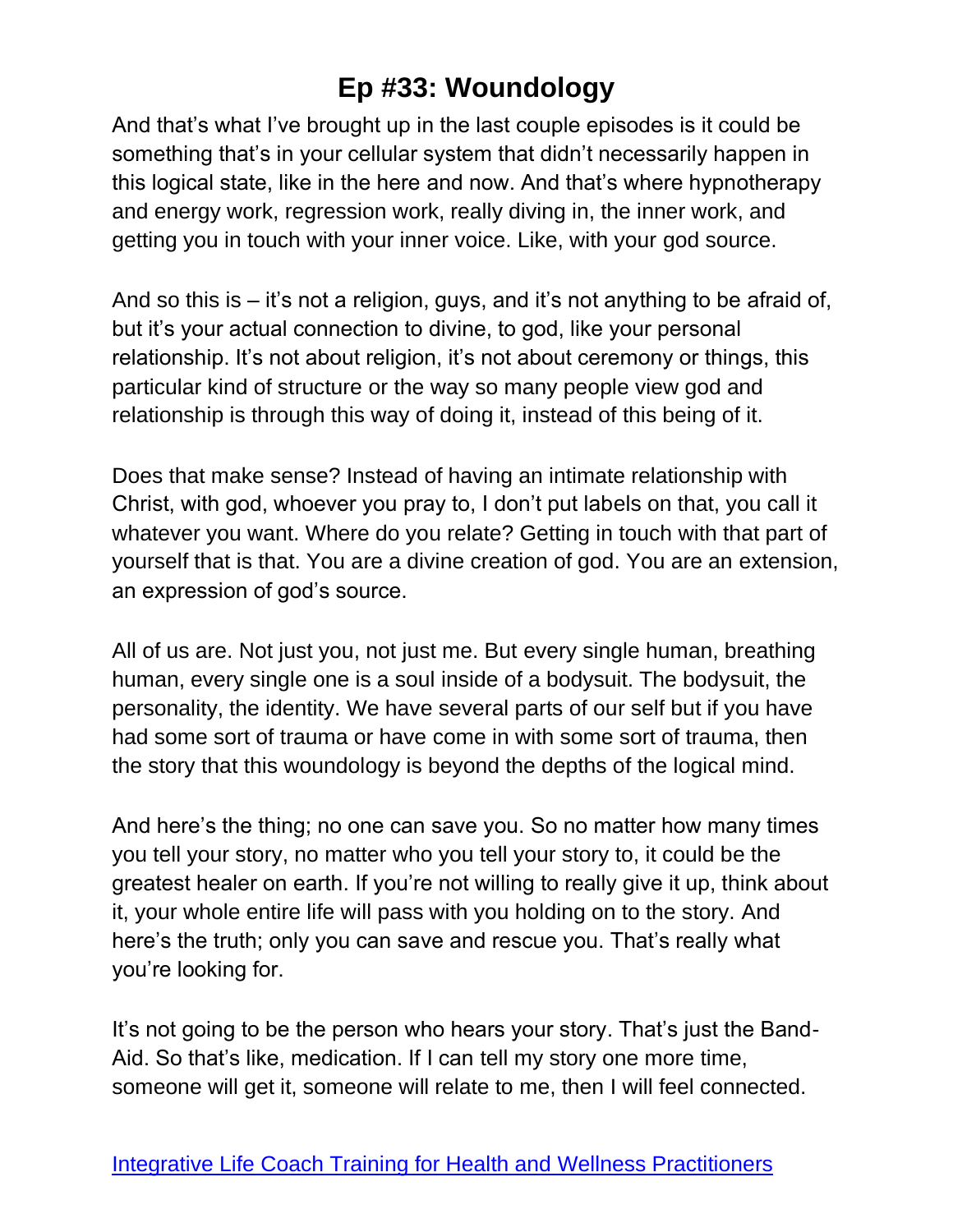Then I will feel like I belong. I will feel understood. And that's what the person is looking for in this woundology. They're looking for the person to relate to, they're looking for that connection. They're looking to not feel so isolated and alone.

And woundology, quite frankly, is an addiction. It's an addiction to your story. It's an addiction to what you have held on to, that is the reason, the excuse, the story behind the reason that you can't move forward. Does that make sense? So the addiction is to the trauma, to the drama, to the person who has wronged you, or the way you were brought up.

Like that story is so deep to you. It's personally to you. It's not that it's so deep and you can't get out of it. It's so deep because you still believe it. Like you've yet to see that it is a thought, it is a perception, and it's something that has happened in the past. And the only way you can keep it alive is if you think about it in that same way today and then you reignite the emotions of it.

So it's not to belittle, it's not to put anyone down, it's not to tell you that it's time to get over it. I don't believe in that kind of stuff. I think everyone has their own process and it takes however long it takes. And sometimes, I believe we have signed up. This is the contract that we have signed up for and this is the place that we serve and this is the person that we are to be and this is the experience we are to have.

Until we see things differently, we understand things differently, we receive things differently. But who's to say how long something is supposed to last? It's the reason I'm saying you could possibly have an option is because if it were aligned with you, you wouldn't be carrying it with such suffering. We didn't hear Mother Theresa complaining about the calling that she took.

She was not complaining about it. And so if the suffering is this intense, then you are out of alignment with your purpose, and that is something for you to look at is are you identifying in a way of controlling, manipulating,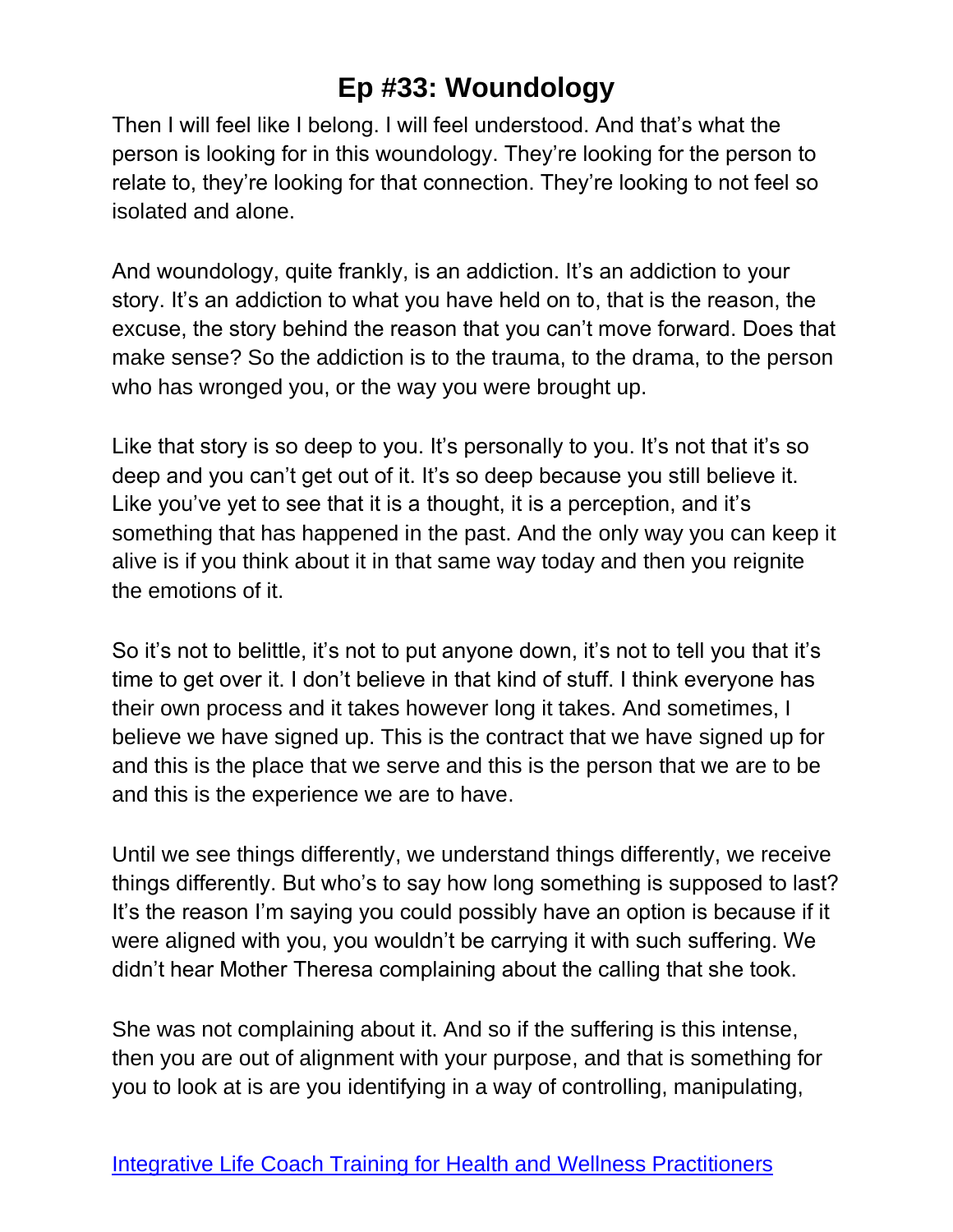getting attention and getting someone to rescue you or save you and show you a way out. Are you looking to someone else to give you the answer?

Now, I'm a coach. I'm also a therapist. I do energy work and some healing modalities. I do some hands-on stuff. Not lately, but my actual certification and license is in massage therapy, yoga, and meditation. And I've also used – in the fitness world, you'll find people who are overcoming trauma, they will get into this competitive fitness or running or some sort of form of physical exercise.

Here's the thing; you carrying this problem with you everywhere, you continue to identify with it, and if you're actually a coach, a health and wellness coach, leader, and you're here for that reason because you're a professional, then you are likely identified as the wounded healer, which is you want to help other people heal, but you are still battling your own wounds.

And so there's this – I remember for a big part of my life, I knew this was what I was called to do. I knew I was going to be doing some healing work. I knew I wanted to help other people. I knew my pain was intense. I believe it had a reason, and I used to pray like, to take their pain away. I used to pray to carry the pain of others. That's the codependent.

That's the empath. That's like, all of these together. I was like, it was almost like can I just suck it up and carry it for them? Like I got it, I can do this, I'm built for this, I'm meant for this. Until I caught on to what I was doing like, I truly believe that my mantra was I learn through pain, I learn lessons through my body hurting. This is how god gets my attention.

That's what I used to think. That's what I used to believe. That's like a woundology. My wound was I must suffer to learn. I must suffer to grow and evolve. I had taken that on and that was my woundology. I told the story to all my therapists, my massage therapist, the body workers, I just owned it. I owned it.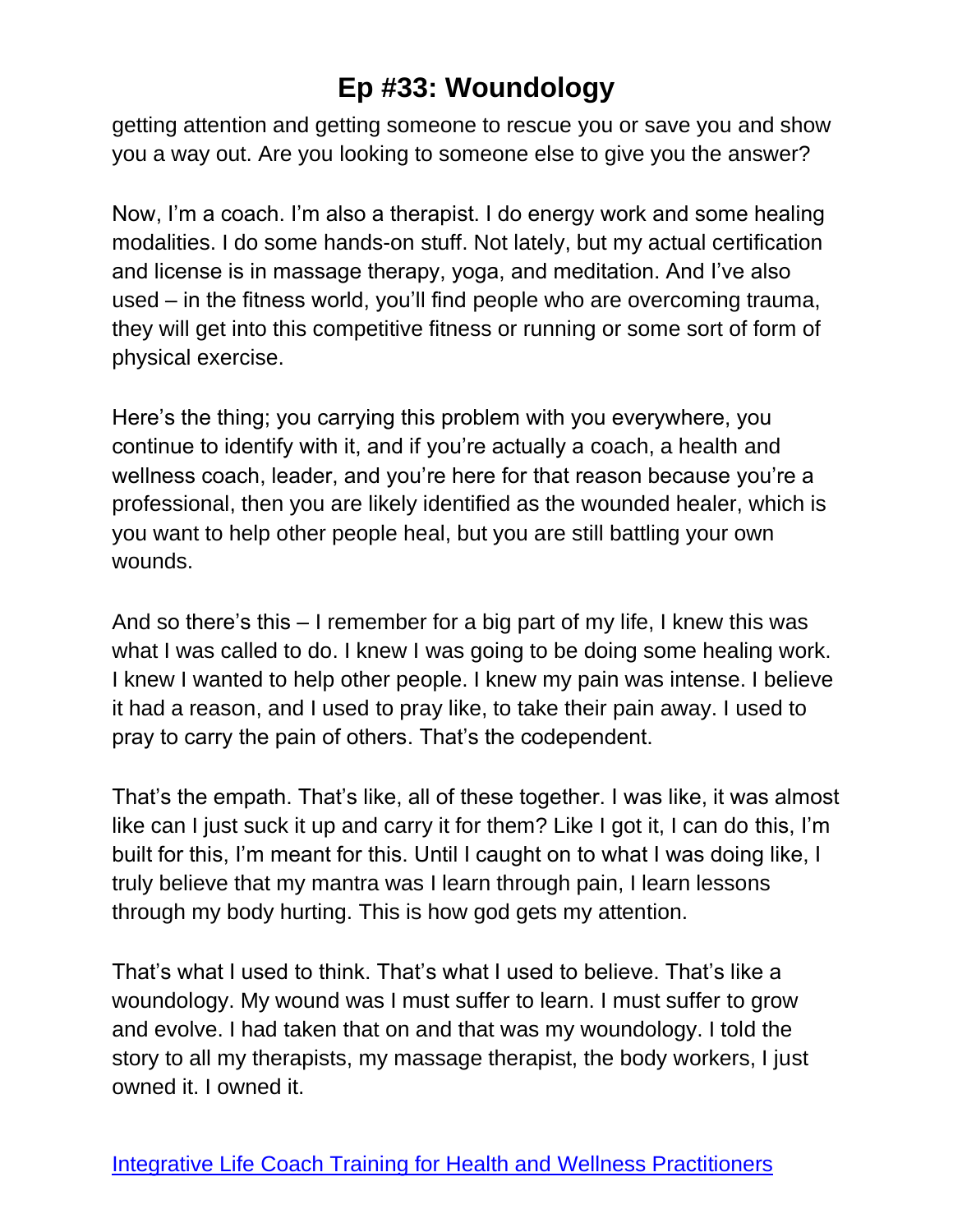And then finally one day realized that it was an option and I was like holy hell, hold on. Okay, so we don't really have to experience this much hell on earth. So there's pieces of you that have been denied, disassociated, fragmented, and all those parts are valid. And the work that we do, and sometimes guys, this is really deep. So sometimes it's sexual, sometimes it's neglect, sometimes it's actual physical abuse. Sometimes it's hunger, starvation, just not being tended to. It could be hunger for food, it could be hunger for love.

But in some way, just not having your actual needs met. And then your nervous system creates this memory. It's in all of your cells and then you go into survival shut down. And then there's this unfelt pain remains there and it continues getting triggered by circumstances of today. And then we can turn this back on.

We work one piece at a time. I do this work. I can absolutely help you do this work, and if you happen to be a therapist and you want to help your clients do this and you haven't figured it out for yourself or you're not sure what I'm talking about with this emotional processing and trauma recovery and bringing in – the reason I call it Integrative Life is because I integrate all modalities.

Hands on, as far as for massage therapists, yoga, any kind of fitness. That's more of the hands on. And then the energy work, healing work, regression, hypnotherapy, all of that. It's whatever is integrated and whatever is needed in the process is I just train you at all of the modalities and then you pick your specific signature treatment.

So a few things I can leave you with today if you happen to be one of these people and you find yourself like, how Kim? Just tell me how. I get all that, I hear everything you're saying, yes, I identify with it, no, I don't know how to get out of it, this has been my whole entire life. My mama did this, my daddy did this, my brother did this, this is what it's always been like.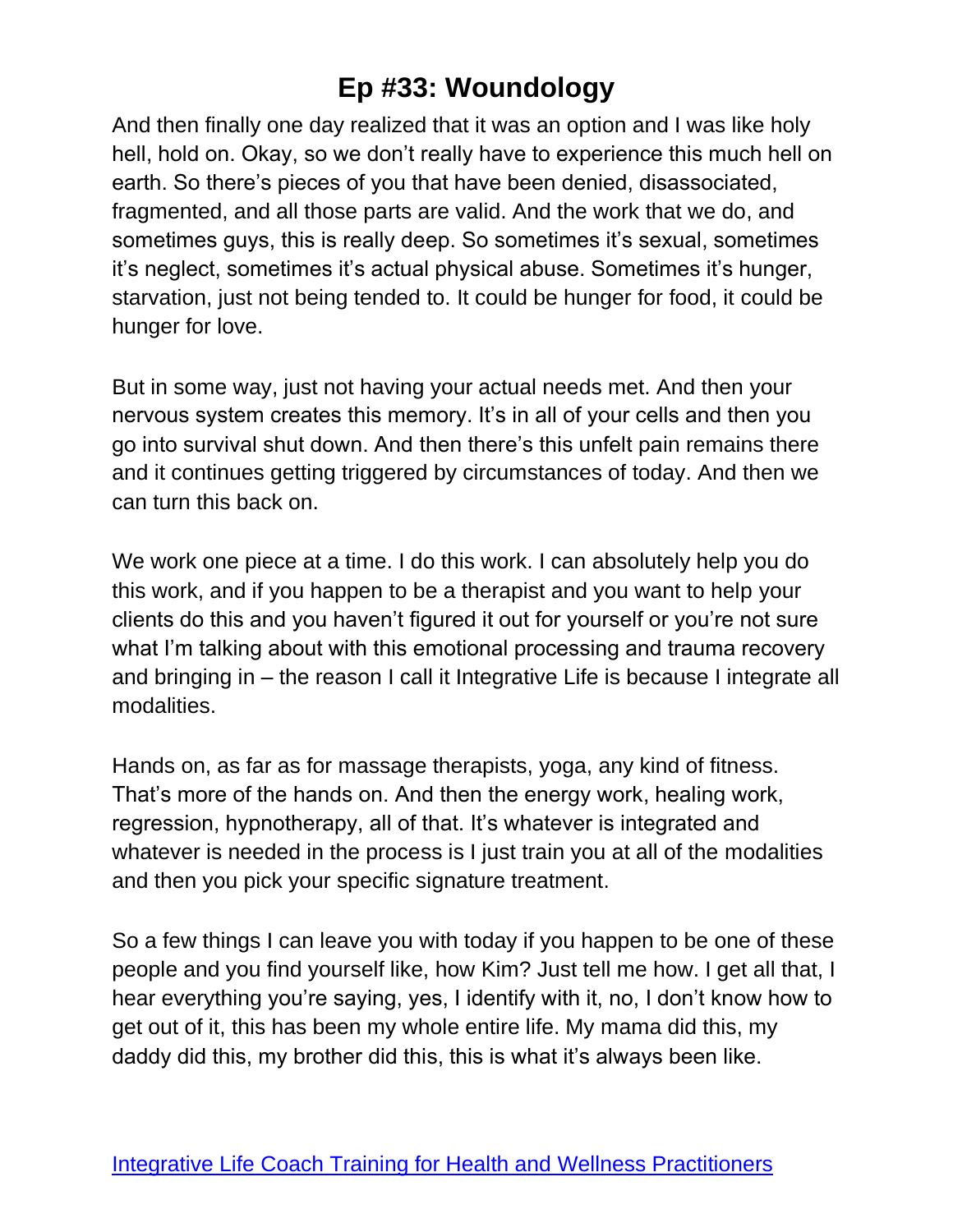I've been abused, I've been neglected, I've been put down, no one ever gave me the time of day, they always just pushed me around, they locked me up, they throw me in the room, they always told me what to do and then I never received love, I never got anything back, I never felt special, I never felt like I belonged, I was always like, the unicorn in the room or the alien.

If you happen to be that, I'm going to give you a little bit to make sure you're doing some deep breathing and pay attention on the exhale. This stuff leaves on the exhale. And then you want to really start to feel the feelings and identify. So you know my process.

First step is presence and awareness. You want to identify what is the feeling, and then we want to understand it. We want to unveil it, we want to uncover it. That's the second step. This is the feeling and it's coming from the thought, I'm alone, I'm abandoned, I'm isolated, no one loves me, that's the thought that's creating the feeling of isolation and loneliness. It's not the story. It's not the actual tangible event that happened 40 years ago, guys.

It's the memory of it and the thought that you are holding on to that's creating this sensation. And I'm telling you this for a fact because if you look around the room right now and you're feeling it, it's not actually happening. It's happening in your body because there's a memory of it and because you have the thought you are triggering the memory, and then you are re-experiencing the sensation.

So you want to breathe, make sure you're exhaling whenever you recognize it, release. 90 seconds. If you can give it 90 seconds to process, give yourself – look at the clock, just like, I'm breathing, I'm feeling, I'm breathing, I'm feeling it. I feel it in my heart, I feel it in my stomach, it's getting lighter, it's not as strong. It's going up my neck and shoulders. Breathe. Keep exhaling. Keep exhaling. Keep exhaling.

Allow it to process. Give it a couple of minutes. Allow it to integrate, and so this, you want to take that breath all the way down and allow this to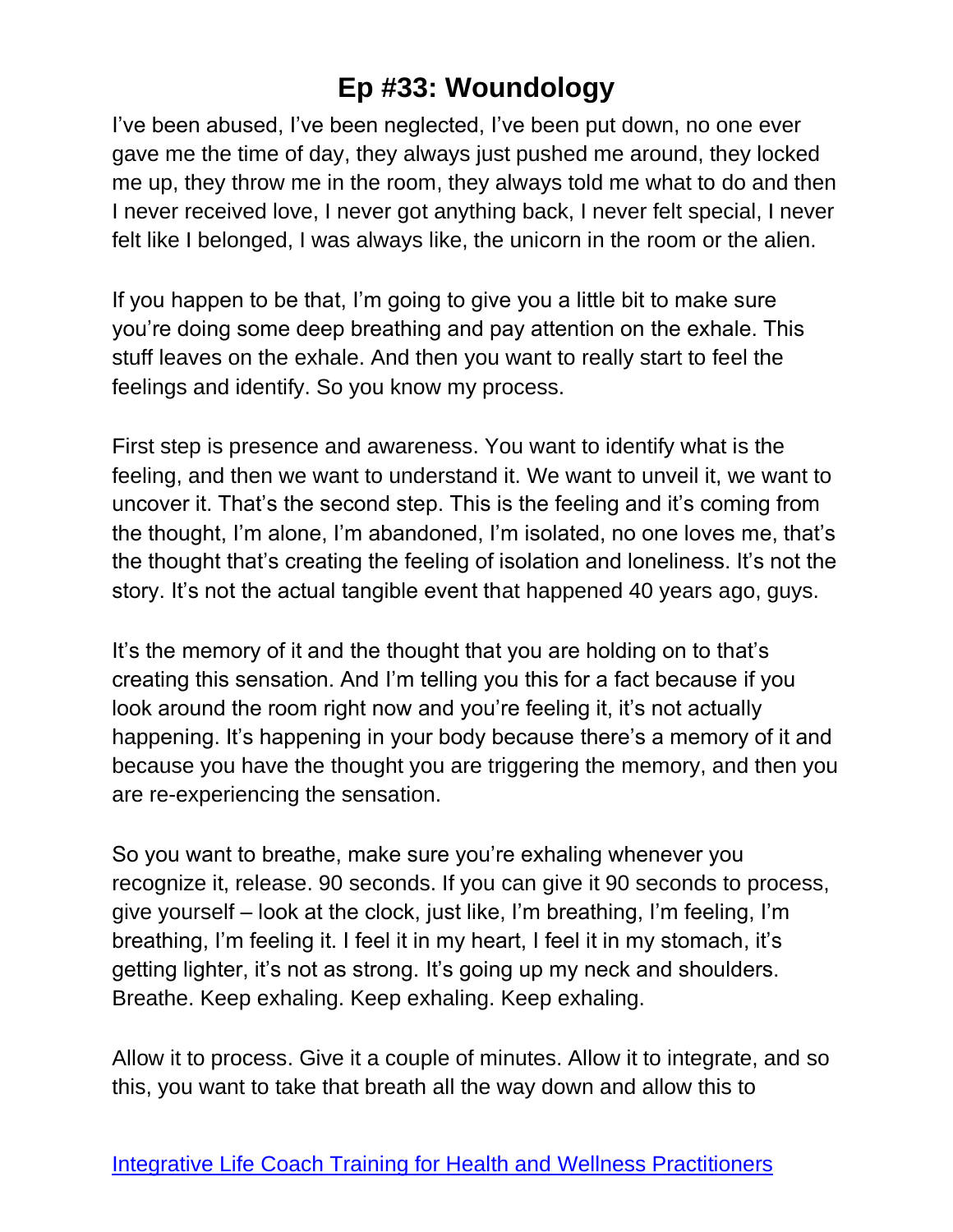integrate through all parts of your being, all parts of your body. And if you just kind of keep rise and repeat, rinse and repeat, rinse and repeat, start with this. You have to start somewhere.

So if you are not able to turn these feelings in yourself, just know that these fragmented pieces of yourself are not available and you may need some assistance. You may need someone to support and help and guide you so that they can hold the space, hold you through it, and carry you kind of into it on an energetic level.

So what we can do is like, kind of move and shift the energy and teach you how to move and shift your own energy. It's never about me having to be the healer for someone else. It's me teaching them how to be the healer for themselves and then we carry the work on to the next, to the next, to the next.

And we are stopping this in these generations like, we're just stopping it right here right now and it doesn't go any further because some of this stuff has been going on for years and years and years and years, generations previous. And we want to stop it right here. We have now stepped into the time of emotional maturity where we're actually creating this sense of emotional development.

We have the mental development, we have the physical development. We have not been taught about emotional development. That is the time and age where we are now. That's why all of this stuff is about turning on these emotions. We see this. People are like, ending their own life, they're shooting up lives of other people. It's because they don't know how to handle their emotions. They do not have coping skills, they don't know how to process these unintegrated traumas that maybe did not even come at the time where they can remember it, so there's no way that they can have access to it.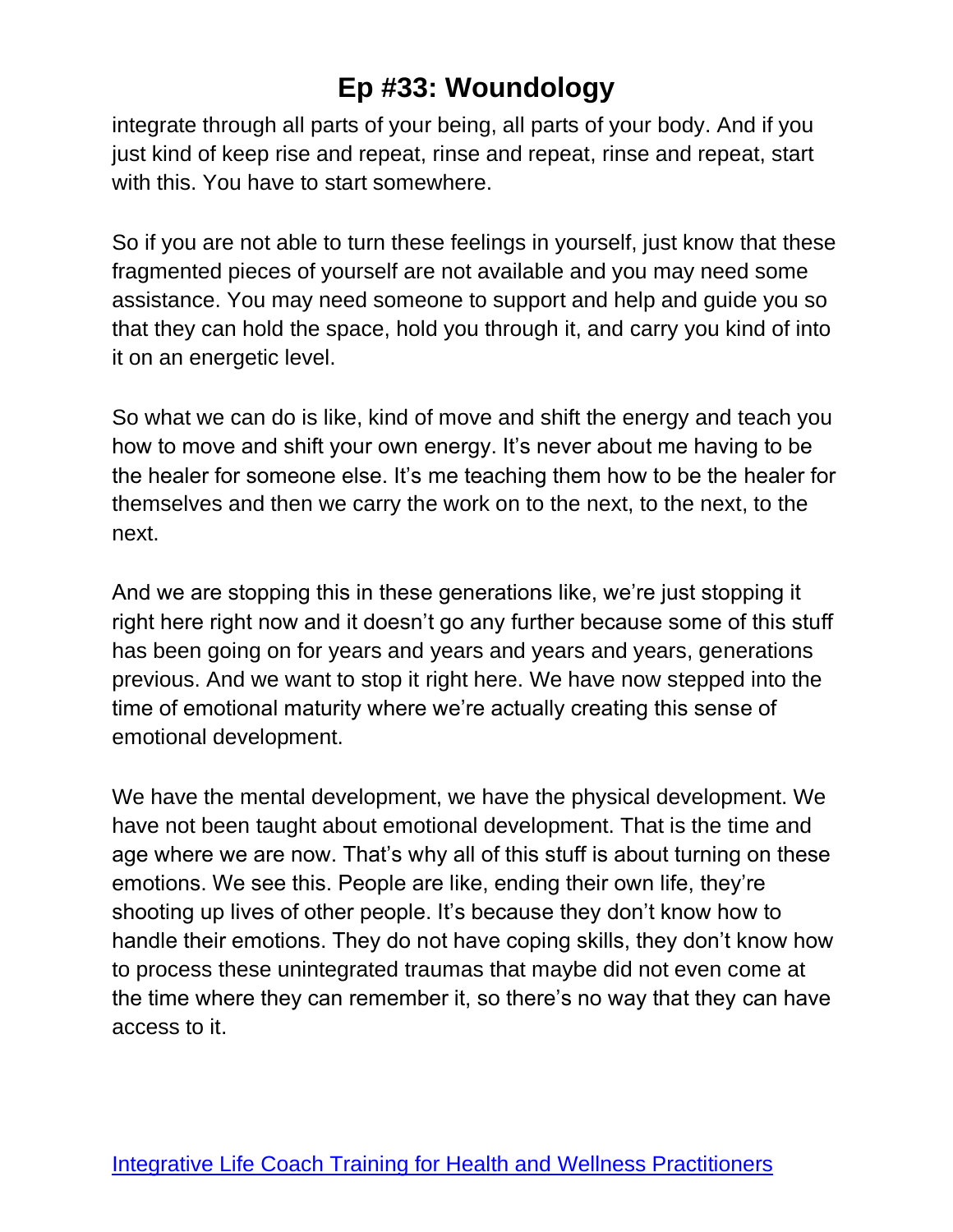So yes, sometimes you will need some assistance of someone who has these unique gifts, these healing modalities. They're just the gift. They're a gift for the universe, they're a gift for humanity. And many people possess them. It's surely not just me. I work with lots of coaches who come in. I help them to uncover their special unique gift.

This is why they find me. They know there is something different, they know things that don't make sense. They know things that's outside of this world, per say, and they're like, I need help developing this gift so it's tangible and usable and so I can help myself and other people.

My family. I see this being passed down, I see how it happened generations before me, and I want it to stop here, and I'm the person to stop the generational patterns right here, right now. So in the membership site, that's for the layperson. It's just anyone who wants to learn this work for their selves.

The coach training is for the professional who wants to learn the skills and techniques. I will not teach you the skills and techniques in the memberships. I guide and take you through it yourself but I don't teach you how to do it for other people, so there is a difference. One is for you, one is for your gift that you're bringing forward.

Alright, so breathe, make sure you're exhaling big exhales. Feel the feelings. Allow them to process. Allow them to integrate. Reach out if you need support if you're not able to do this yourself. After integrating it, you will embody it and you will reclaim the fragmented, abandoned pieces of yourself. Bring those back in. That's how you come to this place of wholeness.

It's like the inside of the bodysuit reforms. It's like it regenerates. Like we change the pattern, we change the whole system so that it's properly functioning because right now it's disconnected and you can't properly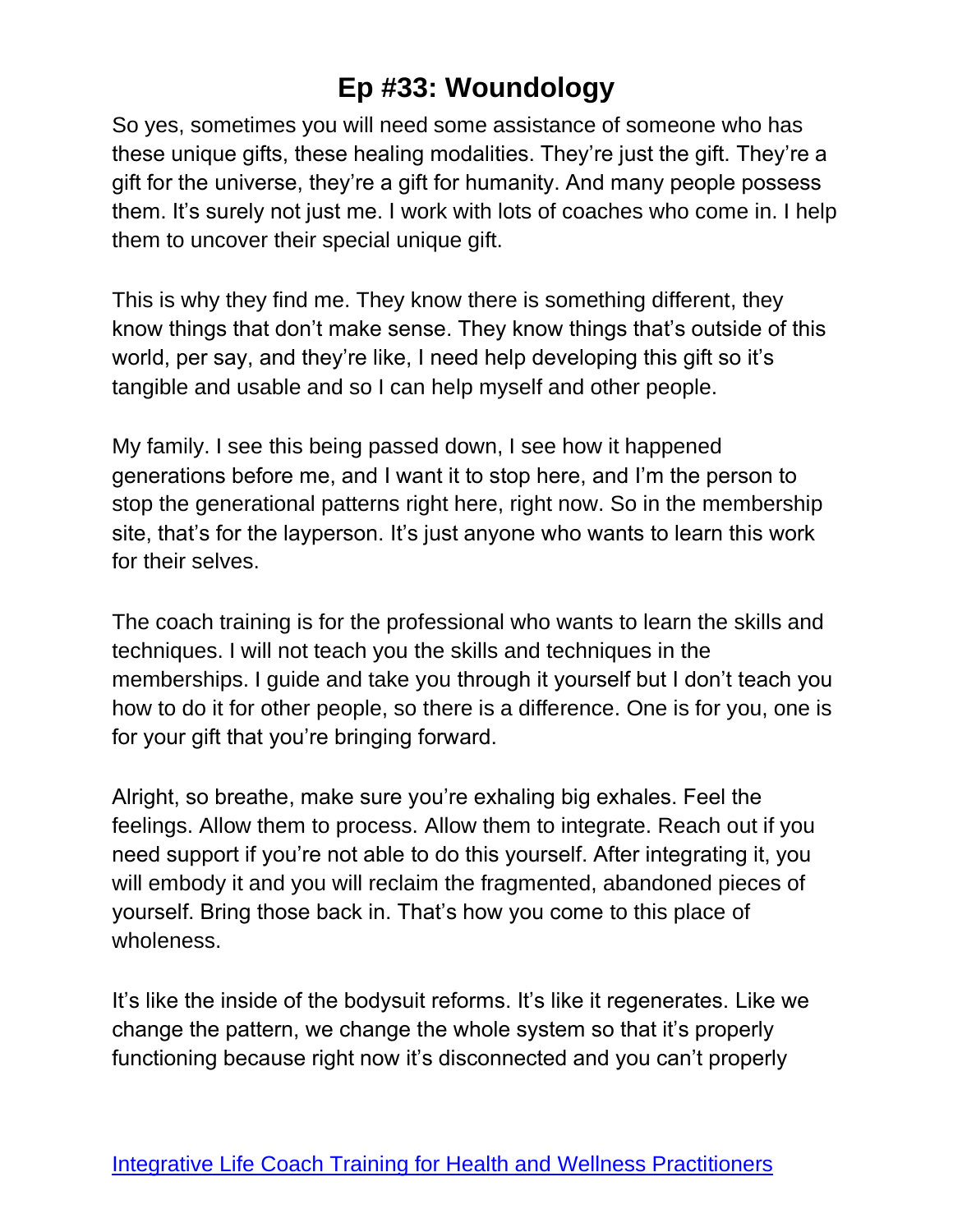function. And so you will get physical manifestations. Your body will start to break down. This is where illness and disease comes from.

Guys, it doesn't come from age. Illness and disease comes from being out of alignment. Mind and body are out of alignment. Spirit, soul, mind, body are all one unit, and when they're out of alignment, they're going to start getting scattery, then the system doesn't work properly and then it manifests into illness and disease.

So that is woundology. We're going to continue on this topic. I have a special guest coming in I think in the next week or two, and I hope this helps. Let me know. If you want to come and join the membership or if you are a therapist or a coach and you want to bring this modality to your clients because you see that they're staying stuck, they're spinning in the same story, they're not moving forward.

You're not able to help them go deeper because you don't understand. You just know that after six, seven sessions, they're not going anywhere as you continue with this cognitive behavior therapy, you continue with thought work, with mindset, and they are just staying in this dismay.

They continue talking about the story, I know now, I remember, I was two, and this happened, and whenever I was four and I fell out the tree – and they keep telling you the same stories over and over. They just stay stuck in it and they're like nope, I can't move any further than this, I'm paralyzed, I can't. The only thing I can think of – and they go into their rational mind and they try to figure it out.

So this is like trying to understand suicide. You can't take a rational mind and go and understand what was happening in suicide. It's a deeper topic than that. You can't understand why someone's freezing in paralysis, mental paralysis and take it from a logical standpoint. It's not understandable in that way, guys. It goes deeper than mindset, it goes deeper than thought work.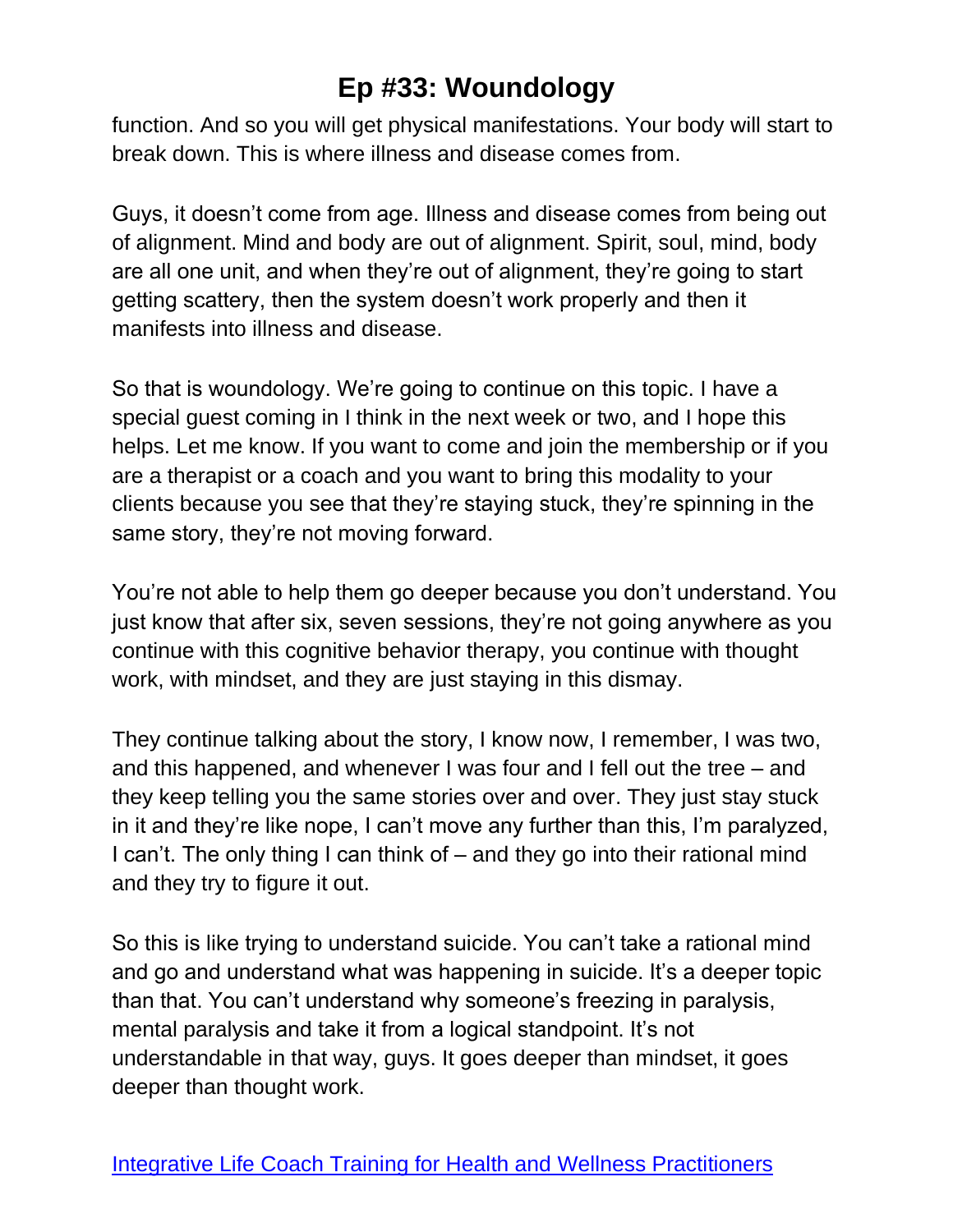This goes into the body. The chemistry of the body. It goes int the cellular system. It goes into the emotional systems. You cannot see emotion and you cannot see spirituality, but these are the two things that we are developing right now. This is what we're moving into. You cannot see it but you can feel it.

And us, as human beings, we have five senses. Six with intuition, and that is something that once you are connected, once you are whole, and once your body begins to heal and your mind heals and your heart heals and you bring all parts of yourself together, you do get this sense of like a deeper knowing, a deeper intuition, a deeper connection in relationships and intimacy and spirituality.

Not in religion. In spirituality. In relationship, this Christ consciousness. This understanding. Jesus was the person who came to teach us about being better humans. Christ is the salvation. Christ is the story after. Christ is the wholeness when all parts came together.

Alright, just leave that there. Just something for you to chew on because I still have this worry about coming across as if I'm not like, informed or this understanding of spirituality. And actually, I have a very liberated sense of relationship and I know scripture and I understand spirituality and I understand experience. And it goes beyond the five senses.

I just want to share some of the things that I have learned that can possibly help others from staying stuck in this woundology, in codependency, and believing that being an empath is a prison, that you are like, isolated from living a life of joy and freedom. It's not that way at all. It's really just learning how to manage your mind, manage your emotions, and manage your spirituality, and connect mind, body, spirit.

So bring all parts together and integrated in a way that you can live a life of better health, more wealth, better relationships. It's this opening the flow